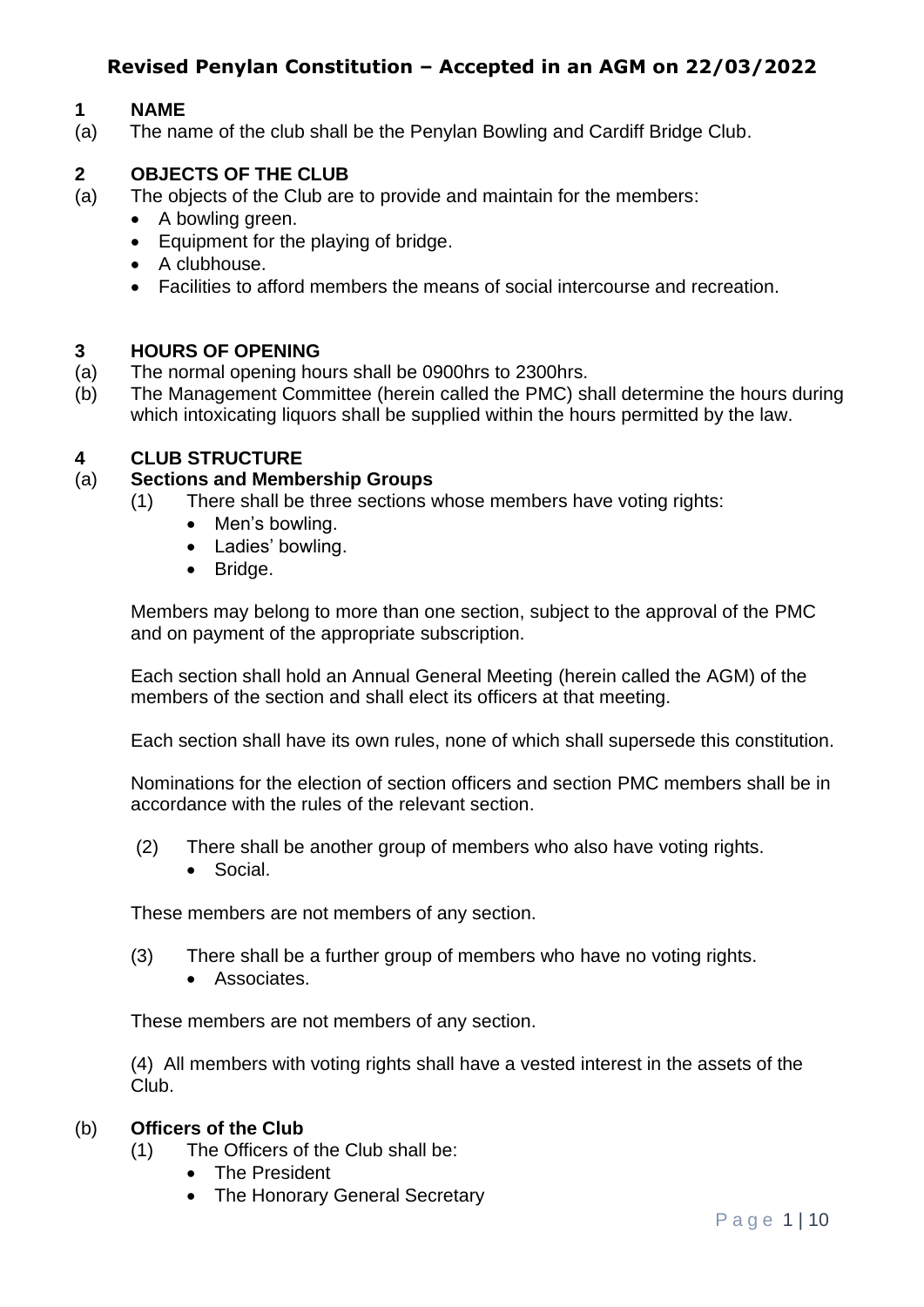- The Honorary Treasurer
- The Estate Manager

Where practical, these Officers should represent a balance between Bowls and Bridge. These Officers shall all be elected by the members at the AGM.

## (c) **Management Committee (PMC)**

- (1) The business of the Club shall be managed by the PMC.
- (2) The PMC shall consist of:
	- The President.
	- The Honorary General Secretary.
	- The Honorary General Treasurer.
	- The Estate Manager
	- One member nominated by the Men's Bowls section.
	- One member nominated by the Ladies' Bowls section.
	- Two members nominated by the Bridge section.
	- One member representing the Social and Associate Members. (This person shall be nominated by the President).
- (3) A Vice-President shall be elected from within the PMC
- (4) The President shall be Chairman of the PMC and, in his absence, the Vice-President shall be Chairman. In the absence of both the President and the Vice-President from any meeting the PMC members shall elect a Chairman from amongst those present.
- (5) The PMC shall meet a minimum of four times a year, but with never more than 13 weeks between meetings. Extra PMC meetings will be called if there is business to transact*.* A quorum of the PMC shall be four. The Chairman shall have a casting vote.
- (6) Any vacancy occurring on the PMC, except within one month before the AGM, may be filled by invitation of the PMC.
- (7) The seat of any member of the PMC not attending three consecutive meetings may be declared vacant by the PMC, if they think fit.
- (8) The President, Honorary General Treasurer and the Honorary General Secretary shall be ex-officio members of any sub-committee.
- (9) All PMC members shall be indemnified against risk and expenses out of the Club property.

## (d) **Trustees**

(1) There shall be no more than four Trustees of the Club, one of whom shall be the Estate Manager, all of whom shall be members of the Club with voting rights.

## **5 APPOINTMENT OF TRUSTEES**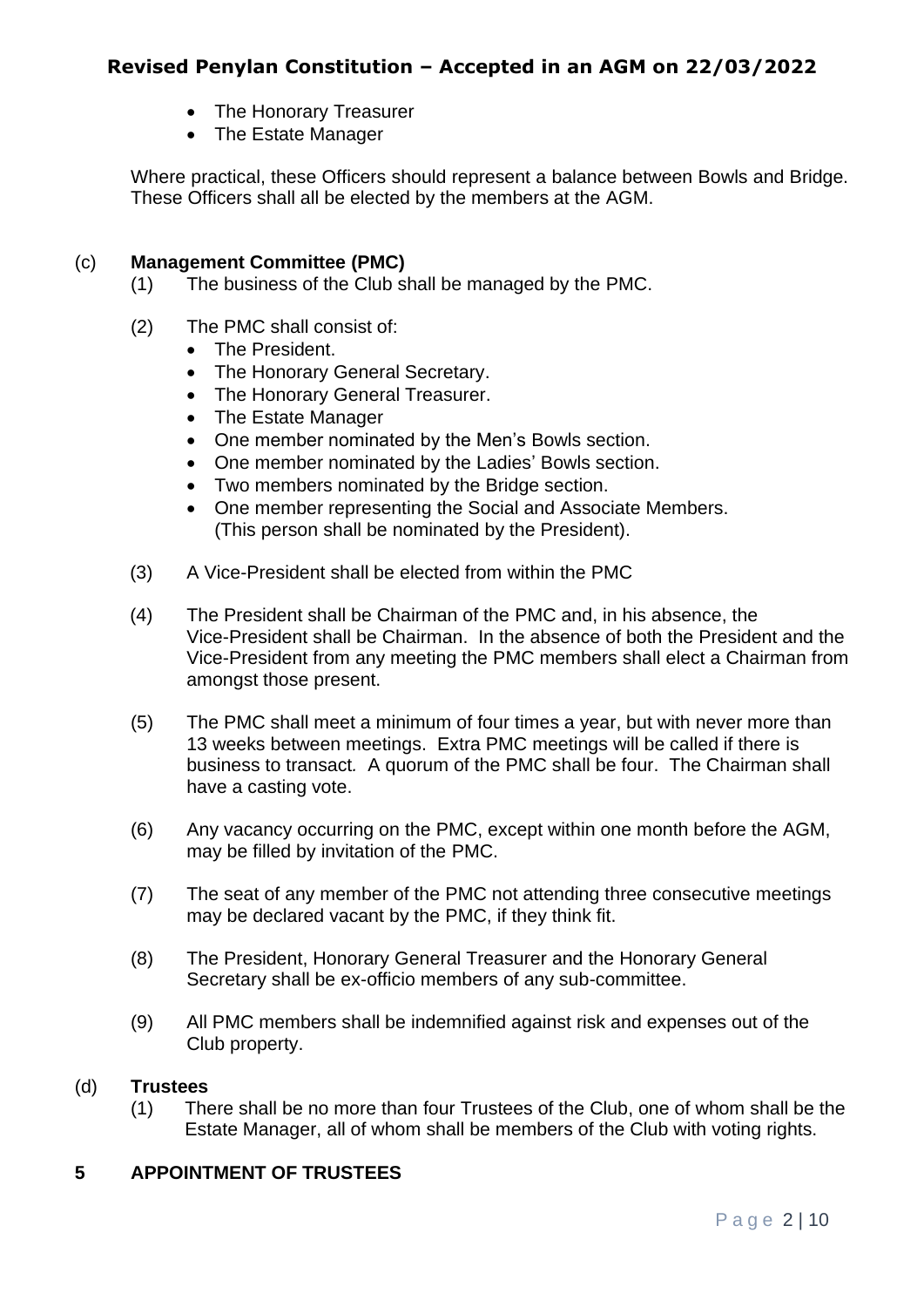- a) No member shall be eligible to be nominated as a Trustee until he or she has been a member for five full years. The nomination of a Trustee or Trustees shall be by resolution of the majority of the members present and voting at a General Meeting.
- (b) Where practical, the Trustees should represent a balance between Bowls and Bridge. Trustees shall hold office until death or resignation or until removed from office by a resolution of the PMC.
- (c) The property and effects of the Club, other than cash and the current bank account, which shall be under the control of the Honorary General Treasurer, subject to rule 8, shall be vested in the Trustees for the use and benefit of the members, to be dealt with as the PMC may, require by resolution recorded in the minutes.
- (d) The Trustees shall be indemnified against risk and expenses out of the Club property.
- (e) For the purpose of giving effect to the nomination of a Trustee or Trustees by a General Meeting, the President for the time being is nominated as the person to appoint a new Trustee or Trustees within the meaning of the Trustees Act 1925 Section 36, and the President shall, by deed, appoint the person or persons so nominated by the members as the new Trustee or Trustees of the Club and the provisions of the Trustees Act 1925 shall apply to any such appointment.
- (f) No alterations or additions to the Club premises shall be carried out or effected without the consent of the Trustees in writing, which is not to be unreasonably withheld or delayed.
- (g) At any meeting of the Trustees, two shall form a quorum.

## **6 NOMINATIONS FOR AND ELECTION OF OFFICERS**

- (a) Nominations for the position of Officers of the Club shall be made to the Honorary General Secretary not earlier than twenty-one days and not later than twelve days, prior to the AGM. These must include the signatures of the proposer and seconder and the date.
- (b) The names of the nominees shall be posted on the notice board in the Club pavilion and shall remain there for ten days prior to the AGM.
- (c) Nominees, proposers and seconders shall be fully paid up members.
- (d) The election of Officers of the Club shall be by ballot to be held at the AGM.
- (e) Members may submit a postal vote for elections of those who have been proposed and seconded for Officers of the Club. These must be received by the Honorary General Secretary no later than the morning of the meeting.
- (f) No member shall be eligible to serve on the PMC until he or she has been a member of the Club for two full years.

## **7 AUTHORITY IN CLUB MATTERS**

(a) The sole executive authority for all Club matters shall be vested in the PMC.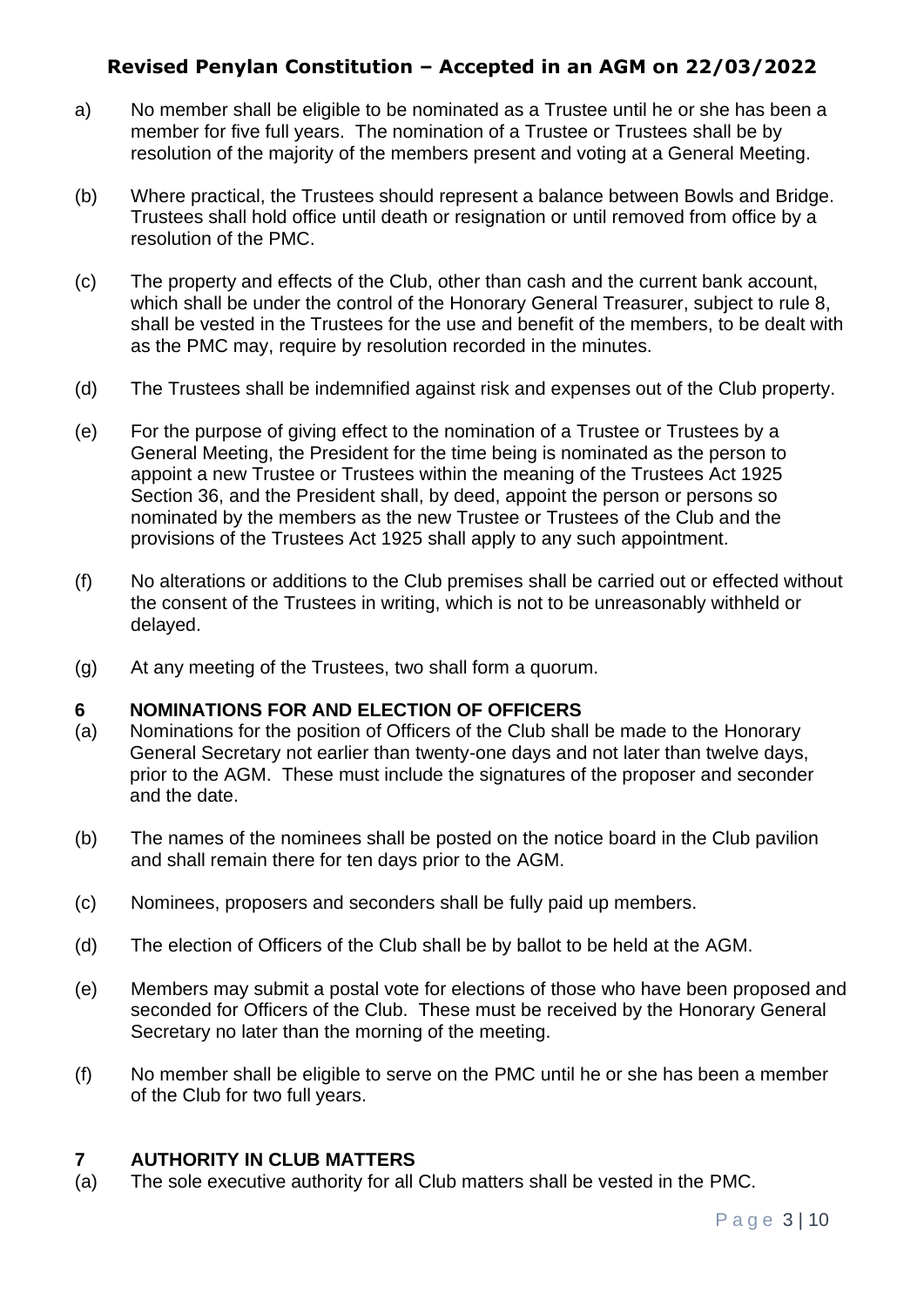- (b) All committees, other than the PMC, are sub-committees and, as such, must recommend their decisions which affect Club finances or other areas of the Club to the PMC for satisfaction.
- (c) The PMC will refer to the Bowls committees and the Bridge committee, such matters as are specific to the representative sections, and the PMC will pay due regard to the recommendations of the respective sections in arriving at its decisions.
- **8 POWERS AND DUTIES OF THE MANAGEMENT COMMITTEE (PMC)** The PMC shall have the following powers:
- (a) Acquire furniture, fixtures and other effects for the club.
- (b) Hire and dismiss servants employed by the club.
- (c) Authorise the purchase such items as are required by the Club sections.
- (d) Authorise the purchase all consumable stores and commodities required for the club and determine the selling price thereof.
- (e) Close any of the rooms from time to time for special purposes as they think fit.
- (f) Co-opt no more than three ordinary members of the Club onto the PMC for a period not exceeding three months.
- (g) Appoint sub-committees from amongst its members to deal with matters referred to them by the PMC in such a manner as the PMC may direct.
- (h) Co-opt any ordinary member to any sub-committee.
- (i) Open bank accounts in the names of the Club into which all monies received by the Club shall be paid forthwith.
- (j) The Officers of the Club are the authorised signatories to all Club bank accounts. The Honorary General Treasurer will agree monitoring arrangements for all bank accounts and submit them to the PMC for authorisation.
- (k) If at any time the Club in General Meetings shall pass a resolution authorising the PMC to borrow money, the PMC shall be empowered to borrow for the purposes of the Club such amount of money either at one time or from time to time and at such rate of interest and in such form and manner and upon such security as shall be specified, and the Trustees shall upon advice of the PMC make all such dispositions of the Club property or any part of the Club property and enter into such agreements in relation to the Club property as the PMC may deem proper for giving security for loans and interest. All members of the Club, whether voting on such resolutions or not, and all persons becoming members of the Club after the passing of such resolution, shall be deemed to have assented to the resolution as if they had voted in favour of it.
- (l) The Honorary General Treasurer shall present a report on financial position of the Club to the PMC on a regular basis as determined by the PMC.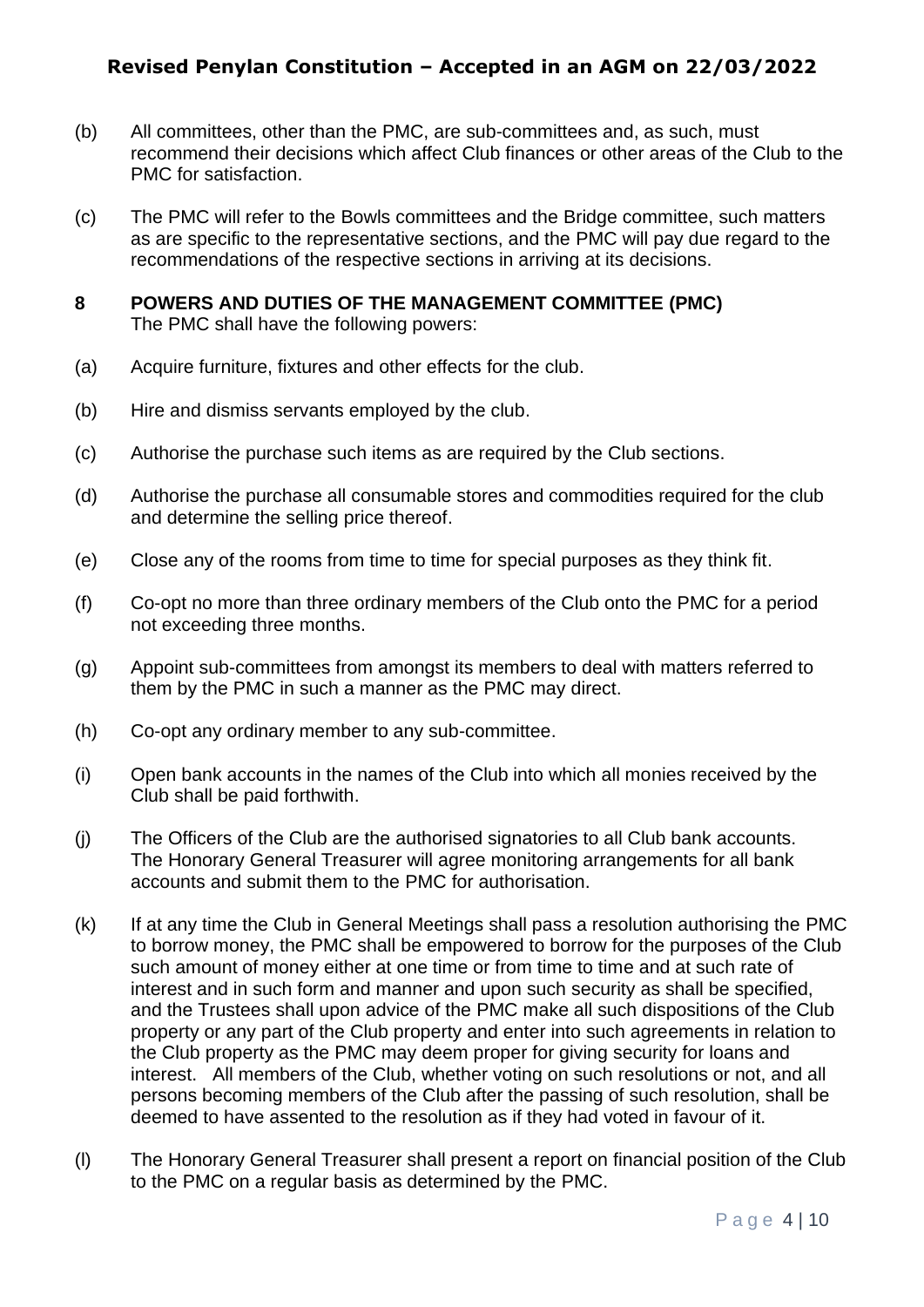### **9 MANAGMENT OF THE BAR**

- (a) The PMC will appoint one of its members to take responsibility for the management of the Bar and the club Steward.
- (b) This person shall be responsible for the purchase and supply of intoxicating liquors, tobacco and other consumable stores, and for advising the PMC of the selling price thereof.
- (c) An adequate system of stocktaking shall be maintained, and an account of receipts and purchases shall be kept.
- (d) A report and financial statement shall be presented at quarterly meetings of the PMC.

#### **10 ADMISSION TO MEMBERSHIP**

- (a) The PMC shall have full power to regulate the membership of the Club.
- (b) The PMC may delegate the admission of new members to the Section Committees. These Committees must ensure that all applicants for membership complete the agreed application form and must be proposed and seconded by full members. Once approved by the Section Committee the name of the proposed member must be displayed on the notice board for seven days. The Section Secretary will then write to the member confirming their membership and collect the subscription.
- (c) Any objections to the proposed member the matter must be referred to the PMC.
- (d) Should the member fail to pay the amount due within fourteen days from the date of the notice of election, the PMC may, if it thinks fit, declare the election void.
- (e) No candidate, who has been rejected, may be proposed again for 12 months, unless by sanction of the PMC, and no candidate, who has been twice rejected, shall be again eligible.
- (f) No candidate under 10 years of age shall be eligible for election.

## **11 SOCIAL AND ASSOCIATE MEMBERSHIP**

- (a) **Social Membership**. The number of Social Members be limited to 45 and that these would be people who have shown a commitment to the Club over several years. These members will pay a reduced membership subscription, determined by the PMC.
- (b) **Associate Membership** These members will pay a reduced subscription, determined by the PMC.
- (c) **Transition Period.** Any current Bowls and Bridge section members paying the full subscription will, if they wish, be able to become Social members when they retire from playing. Other than this there will be no new Social members until the number falls below 45. Associate Members who have been members for 5 years will be able to apply to the member representing the Social and Associate Members for Social Membership when a vacancy arises.

## **12 FREE SOCIAL MEMBERSHIP**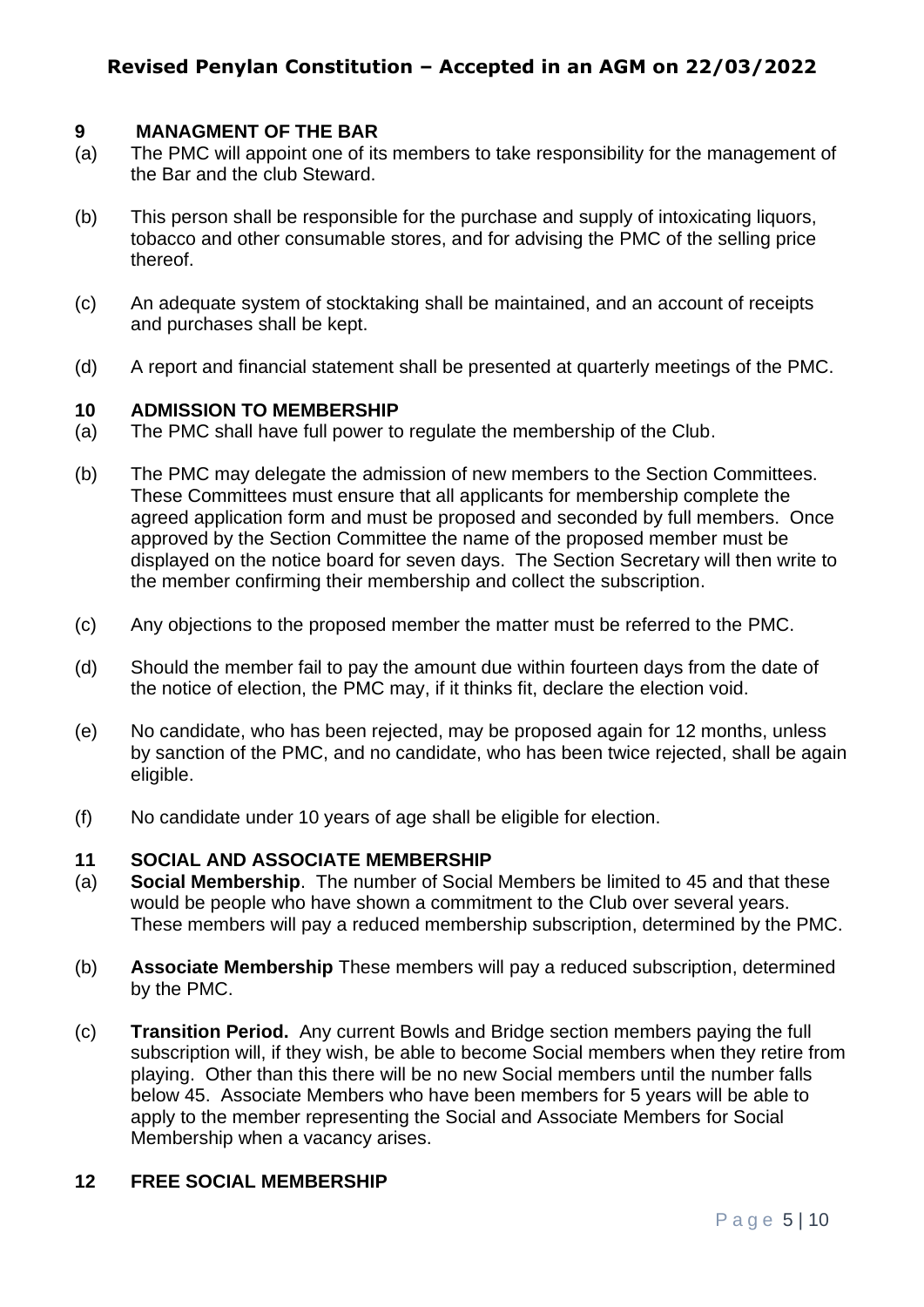- (a) The life partners of members shall be deemed Free Social Members and shall be entitled to all the privileges of the Club accorded to Social Members but shall not be entitled to attend Club Meetings or to vote on any matter. These members do not have a vested interest in the assets of the Club.
- (b) Free Social Membership, but without voting rights, will be granted to the life partners of deceased members. These members do not have a vested interest in the assets of the Club.

## **13 ANNUAL SUBSCRIPTIONS**

- (a) The subscriptions shall be as decided at a General Meeting of the Club.
- (b) All subscriptions are due on the 1<sup>st</sup> March and shall be paid on or before the 1<sup>st</sup> April. Although the different sports are only playable during a certain period of the year, the subscriptions entitle all members to the full use of the Club facilities during the whole year.
- (c) In the event of any member failing to pay his or her annual subscription when due, he or she shall be declared no longer a member, but shall notwithstanding resume his or her membership upon payment of the annual subscription plus the fee existing at that time for Social membership and provided such payment is made by the 1<sup>st</sup> May.
- (d) No member shall be allowed to vote or act at any meeting of the Club held after the 1<sup>st</sup> April or to have the use of any of the facilities of the Club until his or her subscription had been paid.

## **14 LIFE MEMBERS**

(a) Members recommended by the PMC may be elected Life members by resolution of a majority of the members present and voting at a General Meeting. Such Life members shall be excused payment of Annual Subscriptions but shall conform in all other respects to Club Rules.

## **15 TEMPORARY MEMBERS**

- (a) A member may introduce as a Temporary Member for a period not exceeding four weeks a member of a Bowls or Bridge section. The names of such Temporary members shall be entered into a book kept for the purpose. After an interval of two days, such Temporary Members shall be entitled to all the privileges of the Club, except that they shall not attend meetings, vote or introduce guests, or have a vested interest in the assets of the Club.
- (b) At the discretion of the Bowls and Bridge Committees, Temporary Members may be asked to pay Match Fees or Table money, as appropriate.
- (c) The PMC shall have the power to introduce as Temporary Members any members of Bowling or Bridge sections on tour or taking part in International, County or Club matches or any other game or competition which they deem fit.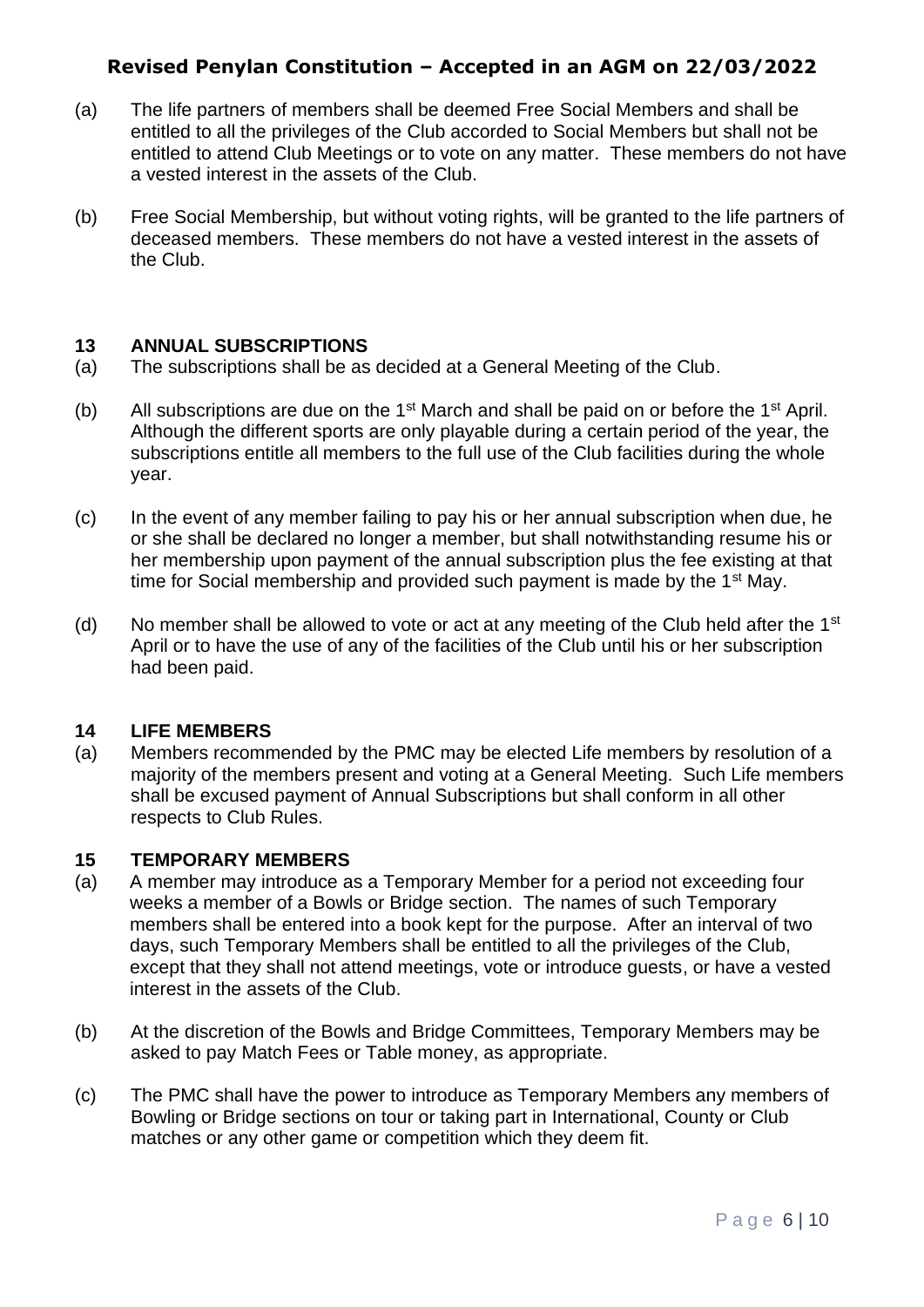(d) Subject to the approval of the PMC, there may be admitted to the registered premises of the Club, persons other than members and their guests and intoxicating liquor may be supplied to them on behalf of the Club for consumption on the premises and not elsewhere.

### **16 VISITORS**

- (a) A member shall be entitled to introduce visitors to the Club in accordance with any regulation which may be made by the PMC from time to time. Members shall be answerable for the conduct of their guests whilst on the Club premises. Visitors must leave the Club premises when the member introducing them does so.
- (b) The PMC may, in their absolute discretion, suspend or withdraw the privilege at any time on posting a notice to this effect on the notice board in the Club pavilion.
- (c) No person, who has been rejected as a member or who has been suspended or expelled from membership of the Club shall be introduced as a visitor.
- (d) Visitors shall not be admitted to the Club premises later than half an hour before the normal closing hour of supply.
- (e) The names of all visitors to the bar shall be entered in the Visitor's Book by the member introducing such visitors.
- (f) No person shall be introduced as a visitor on more than two occasions in any one month. The President, or in his absence a member of the PMC, shall have the authority to vary the terms of this clause in special circumstances.
- (g) Visitors may be asked to pay Match Fees or Table money, as appropriate.

#### **17 RESIGNATION OF MEMBERS**

(a) A member may resign from membership of the Club after paying the appropriate subscription up to date and giving notice of his intention to the Honorary General Secretary in writing without prejudicing any later application for re-admission to membership.

#### **18 COMPLAINT AGAINST MEMBERS**

- (a) A complaint against a member must be made in writing to the Honorary General Secretary.
- (b) Any member against whom a complaint is lodged, shall have the right to state his or her case in person before the Committee.
- (c) The PMC may if it thinks fit, suspend a member pending investigation of a complaint. Any member suspended under this Rule shall not be introduced as a visitor and shall forfeit all rights and privileges accorded to members.

#### **19 EXPULSION OF MEMBERS**

(a) Failure to comply with these Rules, or any By-Laws or Regulations prescribed by the Committee, misconduct or otherwise acting inconsistent with the interests of the Club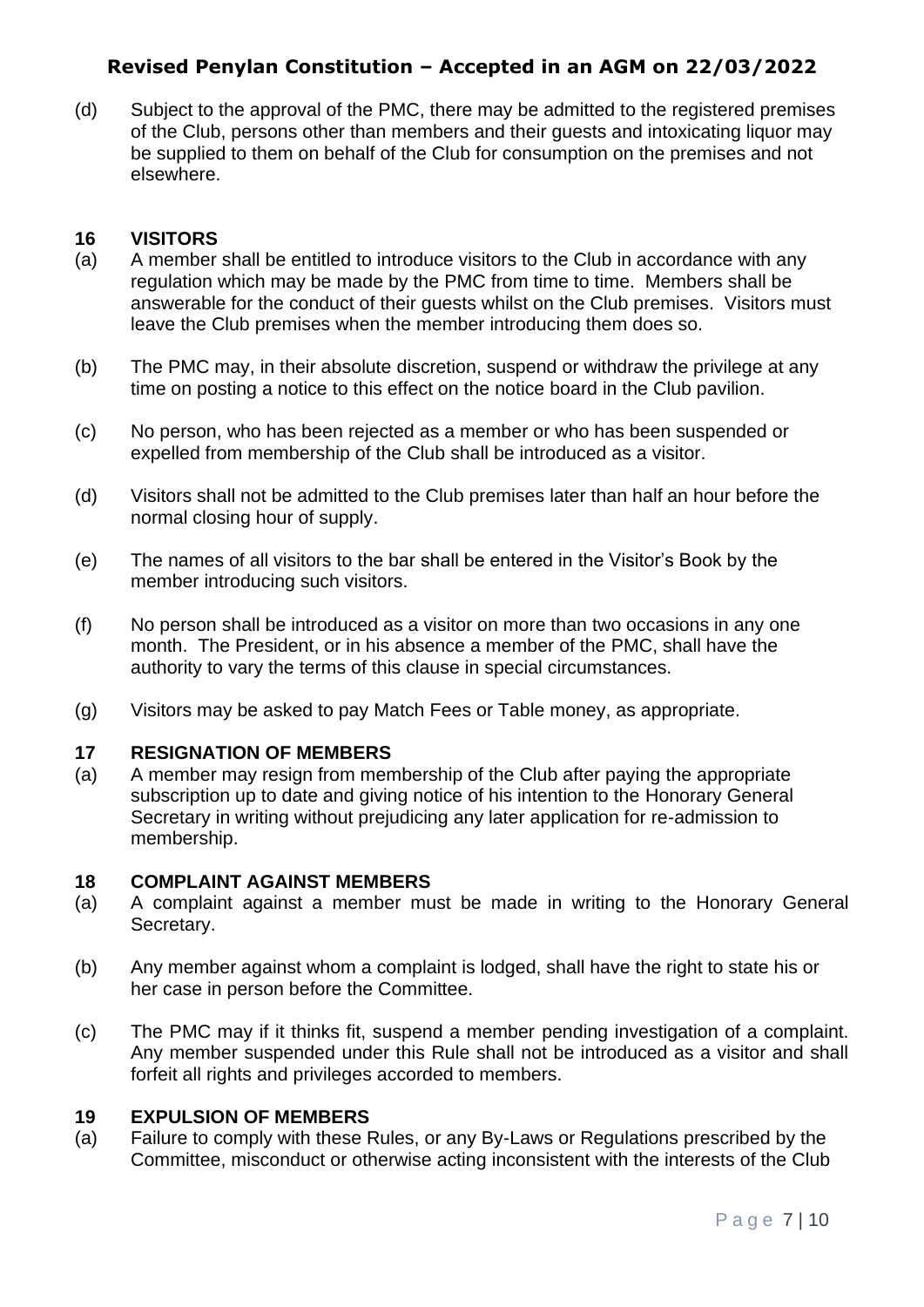shall render a member liable for expulsion.

- (b) If the failure relates to the conduct of a member whilst playing Bowls or Bridge then is should be investigated by the Section Chairman and the member officially warned as to his/her conduct. If this misconduct persists and particularly if it occurs while the member is representing the Club then the matter shall be referred to the PMC*.*
- (c) Other misconduct leading to possible expulsion shall be referred to the Club President or other Officer of the Club within 24 hours of the incident.
- (d) The President and Honorary General Secretary shall receive a written report together with any witness statements concerning the incident(s). These will be sent to the member who will be asked to comment.
- (e) The President (or in his/her absence other Officer of the Club) shall convene a panel of PMC members representing all Sections to hear the case. The member will be invited to attend and may be accompanied by a friend. The Honorary General Secretary will be in attendance.
- (f) The Panel will meet within 14 days of the incident unless the time limit is extended to 28 days by mutual consent.
- (g) The member has a right to appeal to the full PMC against the decision of the Panel.
- (h) If there is police investigation any action by the club will be suspended until the outcome of the investigation and any court proceedings is known.
- (i) The PMC may if it thinks fit, suspend a member pending investigation of a complaint. Any member suspended under this Rule shall not be introduced as a Visitor and shall forfeit all rights and privileges accorded to members.
- (j) Any member expelled by the Club is permanently barred from the Club and may not be introduced as a visitor and shall forfeit all rights and privileges accorded to members.

#### **20 COMPLAINTS AGAINST STAFF**

(a) No member of the Club or any member of its Committees shall personally reprimand a member of staff. All complaints must be made in writing to the Honorary General Secretary for consideration by the PMC.

#### **21 ANNUAL GENERAL MEETING (AGM)**

- (a) The AGM of the Club shall normally be held in the month of February. Twenty-one days' notice of the Meeting shall be given to each member, if necessary, by post, but the posting of such notice on the Notice Board in the Club Pavilion shall be sufficient notice to all members.
- (b) Any member may propose a motion to be discussed at the AGM provided that the written notice of the proposal, duly proposed and seconded, is delivered to the Honorary General Secretary no later than 12 days prior to the AGM.
- (c) The business of the Meeting shall be
	- (i) To elect a President, an Honorary General Secretary, and Honorary Management Secretary, an Honorary General Treasurer**,** an Estate Manager to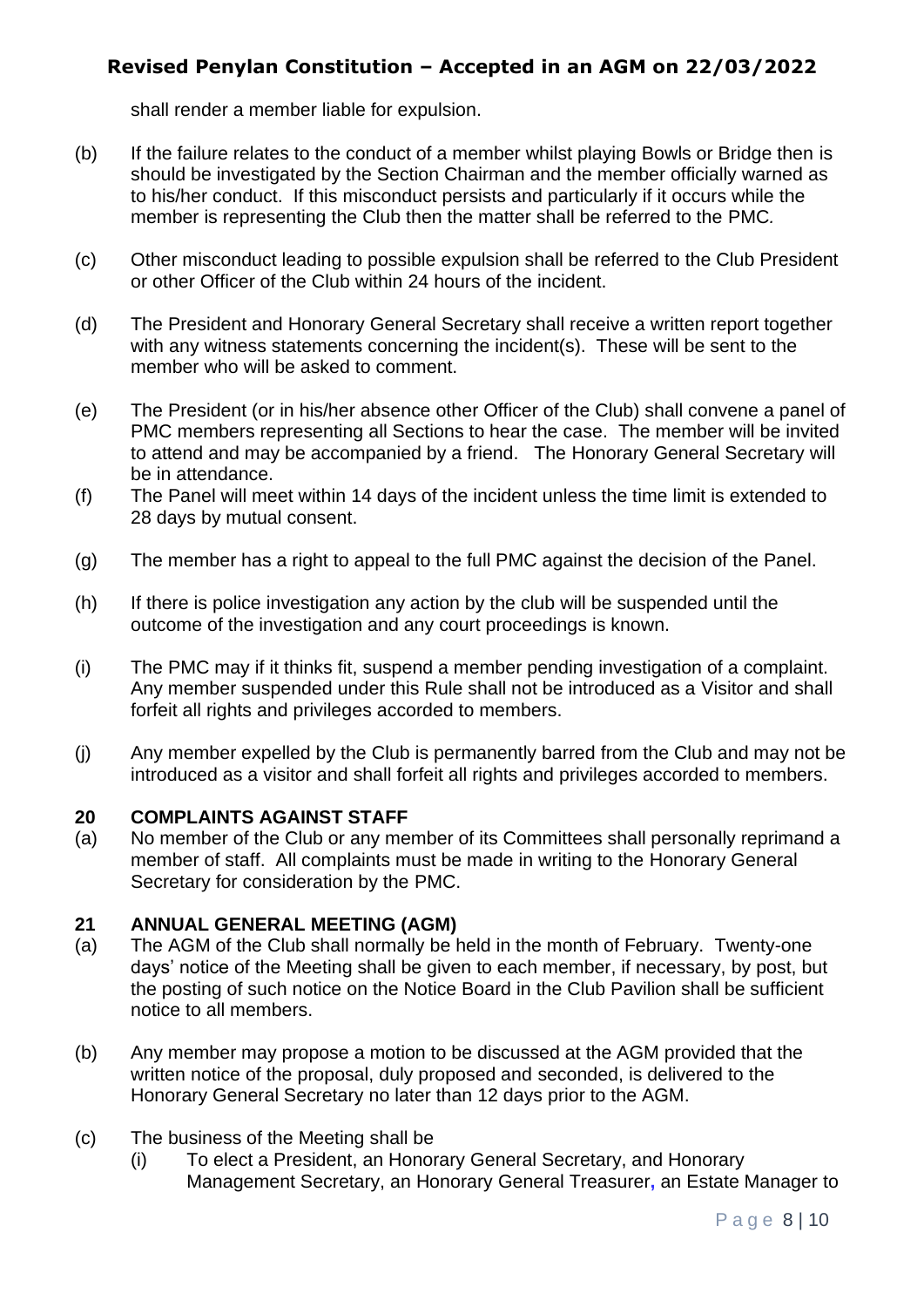serve on the PMC.

- (ii) To receive the Financial Report and Statement of Accounts for the past year which should be 'certified' by a Certified Accountant.
- (iii) To appoint a Certified Accountant, where possible.
- (iv) To transact any other business of which due notice has been given.

### **22 EXTRAORDINARY GENERAL MEETING**

- (a) An Extraordinary General Meeting of the club shall be called when the PMC deems it expedient or at the written request of thirty members each of whom must sign the requisition.
- (b) The Notice of Meeting shall specify the business transacted and shall be exhibited on the notice board of the Club for a period of not less than fourteen days prior to the date of the meeting. The posting of such notice shall be deemed sufficient notice to all members. No business other than that specified in the Notice shall be transacted.
- (c) Members shall not introduce the same matter for a second or subsequent Extraordinary General Meeting until the expiry for a minimum of twelve months from the date of the previous meeting.

## **23 ALTERATION OF RULES**

- (a) New Rules shall not be made nor existing Rules altered or rescinded other than at a General Meeting of the Club.
- (b) Notice of any proposed change in the Club Rules shall be posted on the Notice Board in the Club Pavilion for twelve days prior to the meeting at which the proposal is to be discussed.
- (c) A proposition under this Rule shall be carried only by a majority of no less than twothirds of the members present and voting at the meeting.

#### **24 ACCOUNTS OF THE CLUB**

(a) Accounts shall be made up as at the close of business on the  $31<sup>st</sup>$  December each year and a Financial Statement shall be available on the notice board in the Club pavilion.

### **25 EXCISABLE ARTICLES AND GAMING MACHINES**

(a) The laws concerning the supply of excisable articles and gaming machines shall be strictly applied.

#### **26 CHAIRMAN, QUORUM AND CASTING VOTE**

- (a) At all general Meetings of the Club forty members shall form a quorum.
- (b) The Chairman of a General Meeting shall have a casting vote.